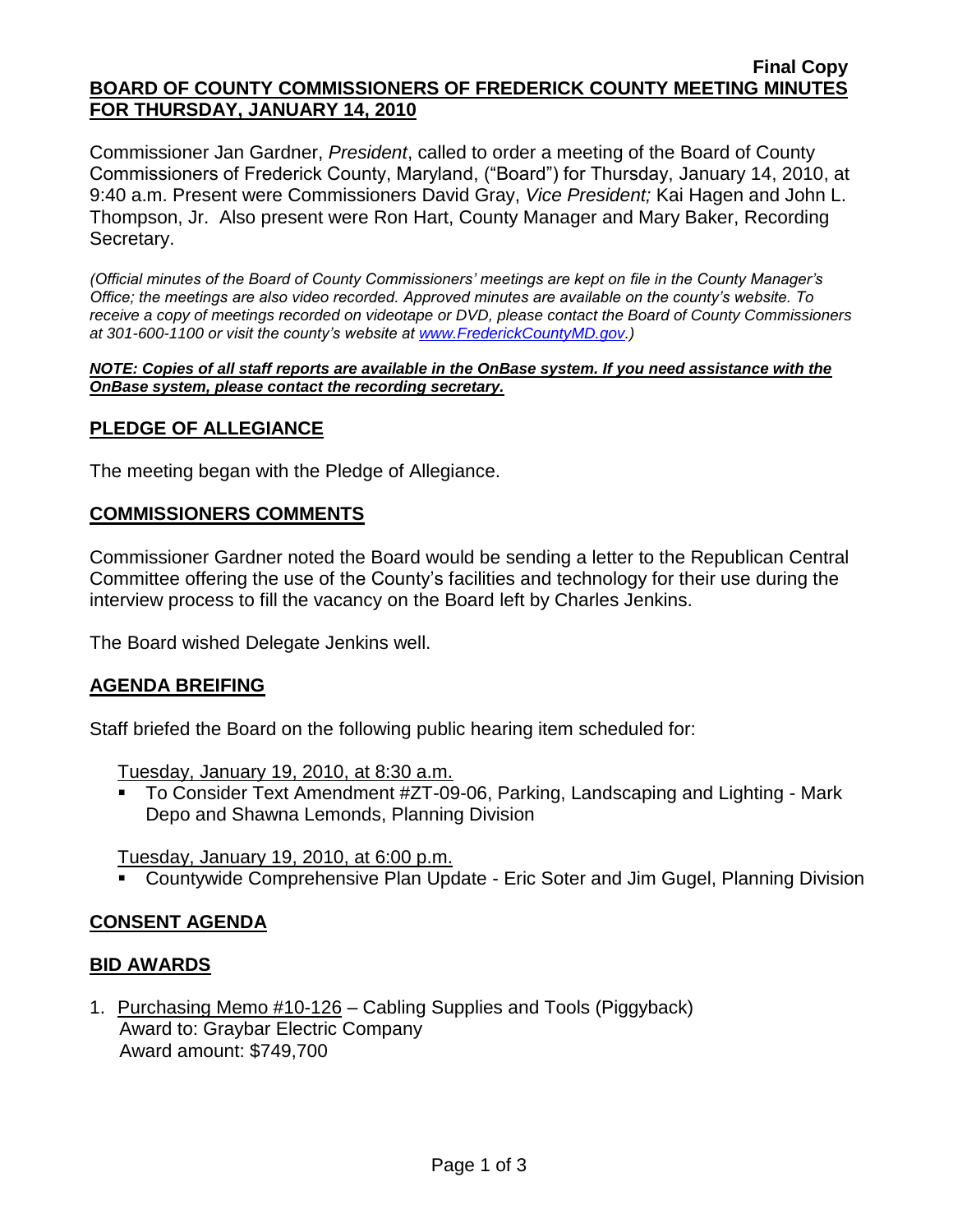#### **Final Copy BOARD OF COUNTY COMMISSIONERS OF FREDERICK COUNTY MEETING MINUTES FOR THURSDAY, JANUARY 14, 2010**

2. Purchasing Memo #10-127 – Health Department for Family Planning, Sexually Transmitted Infection and Colposcopy Services Award to: Planned Parenthood of Maryland, Inc. Award amount: \$130,000

## **BUDGET TRANSFER**

1. #BT-10-096, Accounting, Finance

# **GRANT**

1. Federal FY 2009 State Homeland Security Grant Program and Budget Transfer - Seamus Mooney, Emergency Management Division

# **CHANGE ORDER**

1. New Design Water Transmission Main, Part 5, Contract 110A5-W, Change Order No. 19 - Kevin Demosky, Utilities and Solid Waste Management Division

Commissioner Thompson requested to pull Grant #1.

Commissioner Gray moved approval of the consent agenda with the exception of Grant #1. Commissioner Hagen seconded the motion that passed 4-0.

Commissioner Gray moved approval of Grant #1. Commissioner Hagen seconded the motion that passed 3-0 with Commissioner Thompson opposed.

## **ADMINISTRATIVE BUSINESS**

## **Approval of Board of County Commissioners' Meeting Minutes**

The following minutes were approved by unanimous consent:

- Thursday, November 12, 2009 Closed
- **Tuesday, December 1, 2009**
- **Tuesday, December 1, 2009 Closed**
- **Tuesday, December 1, 2009 Evening**
- Thursday, December 3, 2009
- **Thursday, December 3, 2009 Afternoon**
- **Tuesday, December 8, 2009**
- **Tuesday, December 8, 2009 Closed**